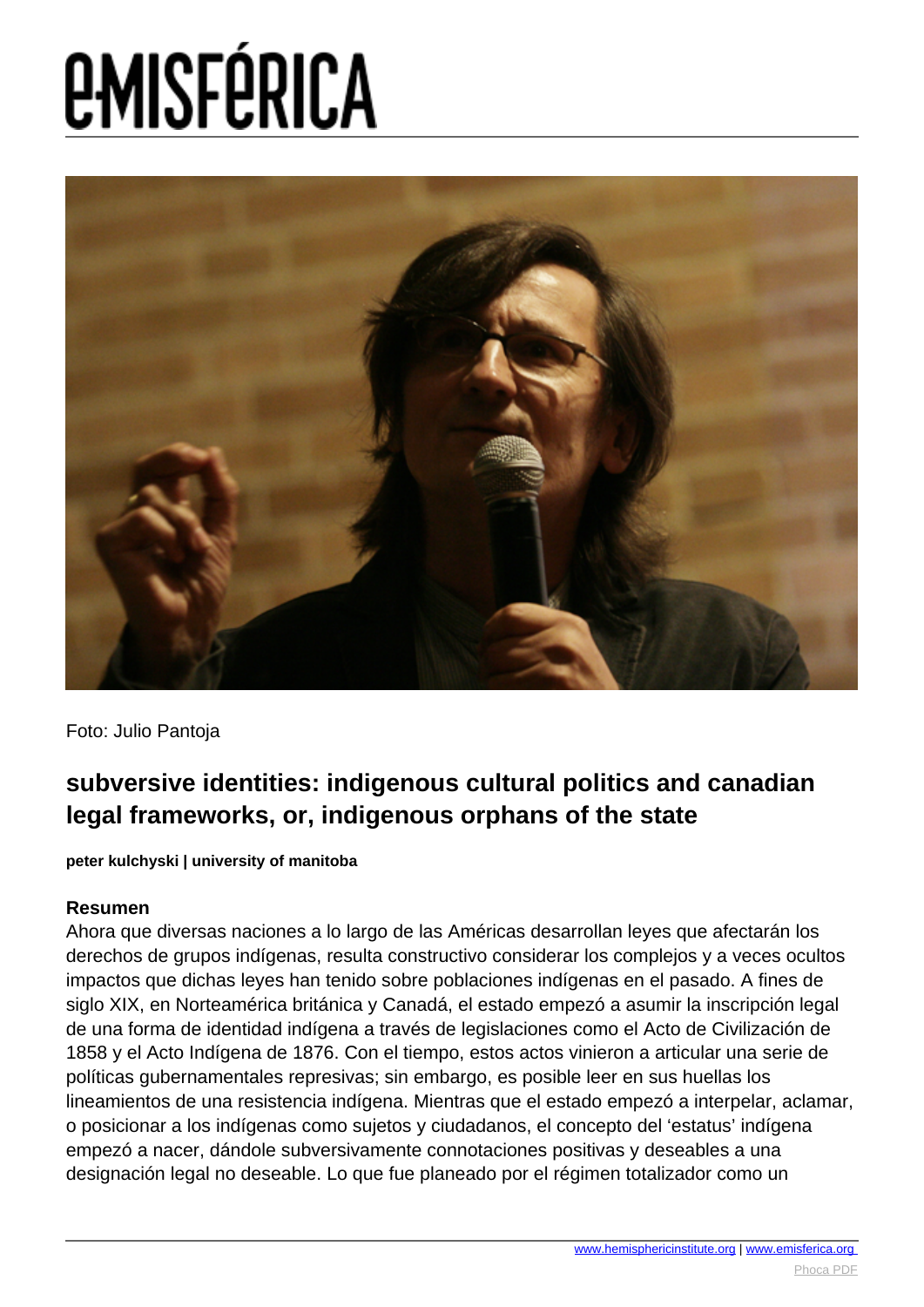<span id="page-1-0"></span>mecanismo de absorción de lo indígena dentro del cuerpo político fue subvertido y usado, por los mismos indígenas, como un mecanismo para afirmar legalmente sus peculiaridades y su separación del cuerpo político.

in the last half of the 19<sup>th</sup> century in british north america and what became canada, an event of far-reaching impact and compelling significance, unnoticed at the time and still barely appreciated in our own time, slowly unfolded. the event involved the legal inscription of a form of indigenous identity, the movement of indigenous bodies in response to that inscription, and the inscriptions and movements that followed in response to each other: a kind of tango of bodies and laws. in canada this story now is 'known' in a certain form, commonly as a story of state-structured colonialism and its disastrous impacts on indigenous peoples. rethinking and retelling this story 'here' and 'now' is important: as various nations through the americas enact legislation that may in part be inspired by the united nations declaration of the rights of indigenous peoples, passed on september 13, 2007,  $\frac{1}{1}$  anything that points to the complex and hidden impacts of such legislation deserves attention. but even more compellingly, the story of a resistance that takes place without leaders, without program, traced only through the obscure fog of legal inscription, demands the attention of those who today carry the candle of constructive refusal. what follows is a retelling of a story $^{2}$  sandwiched between a theoretical introduction and a theoretical conclusion.

#### **the state and subjectivity**

fredric jameson's the political unconscious, a key text in the contemporary enunciation of the dialectical materialist critical tradition, has a good deal of resonance for understanding the story to come. this is not least because the very notion of a political unconscious, of a politics of oppression and resistance or in jameson's terms of ideology and utopia, is a useful opening to a political engagement that does not struggle on the terrain of political programs, leaders, parties and institutions. the notion of political unconscious directs attention to the political engagements submerged below the surface of the enunciated and the announced and the denounced, the explicit.

however, there is another issue of critical relevance toward which jameson's analysis points. in the essay "on interpretation" he suggests "that Althusser's program for a structural Marxism must be understood as a modification with the dialectical tradition, rather than a complete break with it" (1981:49). in effect, jameson outlines the protocols for reading the stronger versions of structural analysis — embodied particularly through louis althusser — as a tendency within rather than a break with dialectical materialism, even though althusser himself and most who would associate with his insights sometimes sharply dismissed a dialectical approach.

the issue becomes somewhat more than academic when we take the protocols of jameson's reading and bring them to bear on althusser's understanding of the way in which a central feature of ideology is the manner in which the state interpellates or hails or positions subjects.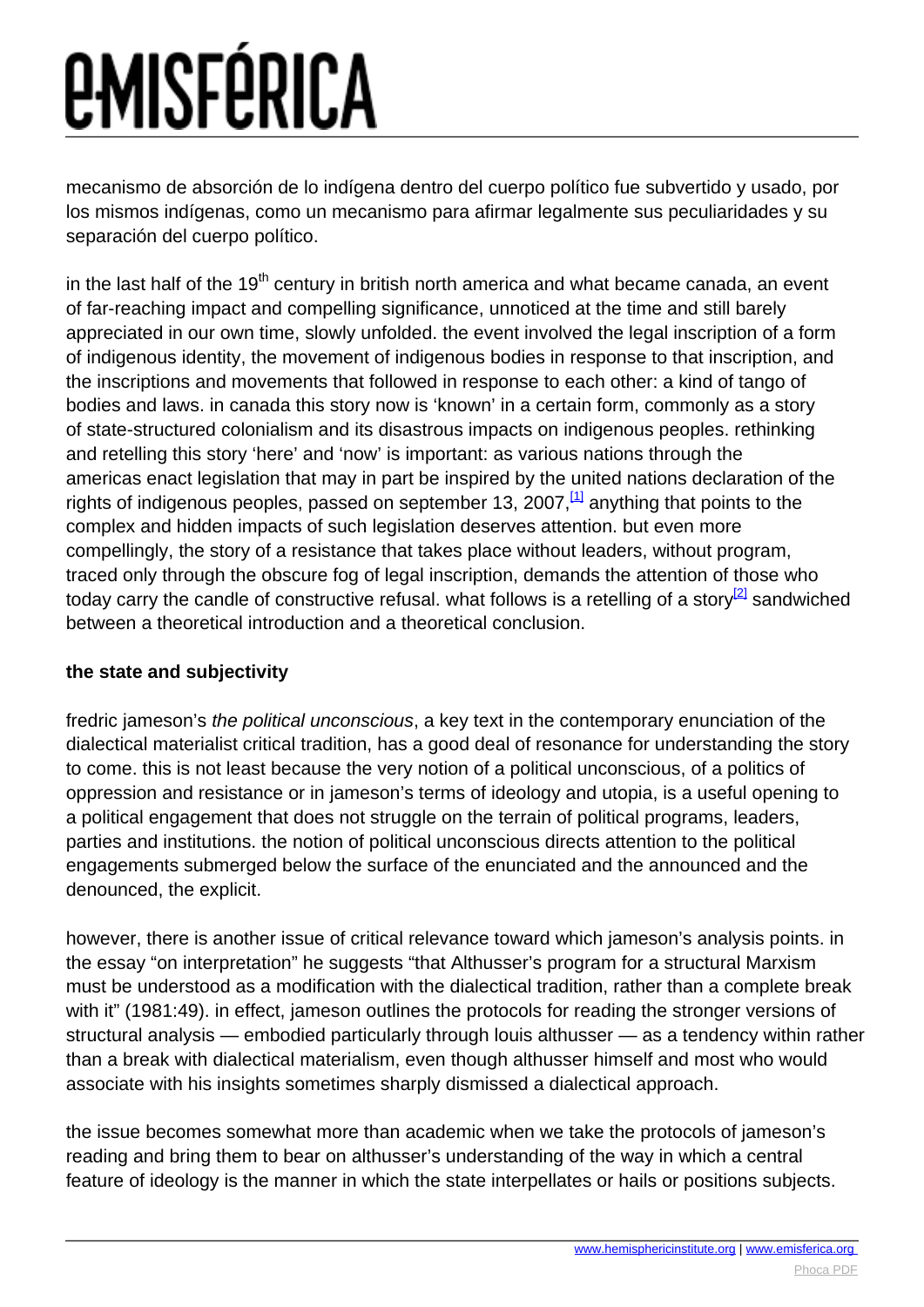### *EMISFÉRICA*

although somewhat well-trod theoretical ground, althusser's essay on ideology and the state remains a central text for articulating a materialist approach to subject formation. one of althusser's theses on ideology is that "all ideology hails or interpellates individuals as concrete subjects" (althusser 1971:173). althusser illustrates and elaborates his point by describing a 'theoretical scene,' writing:

ideology 'acts' or 'functions' in such a way that it 'recruits subjects among the individuals' (it recruits them all), or 'transforms' the individuals into subjects (it transforms them all) by the very precise operation which I have called interpellation or hailing, and which can be imagined along the lines of the most commonplace everyday police (or other) hailing: 'Hey, you there!" Assuming that the theoretical scene I have imagined takes place in the street, the hailed individual will turn round. By this mere one-hundred-and-eighty-degree physical conversion, he becomes a subject…(1971:174)

althusser goes on to discuss how and why the subject tends to recognize that she is being hailed. the emphasis in althusser is clearly on the operation of state power: the state produces laws, rules, policies, orders that point to subjects who are thereby hailed by the state. by acknowledging the fact of being hailed, they assume the position of state-sanctioned subject. the dialectical moment submerged in the 'theoretical scene' but of critical importance is that the subject may respond to being hailed in a variety of ways on a spectrum of recognition and misrecognition. she might respond in calculated innocence: "who, me?" she might throw her stash to the pavement and fearfully yell out "i surrender!" she might deliberately walk on, not having heard the call or in a pretense of not having heard the call. she might be more confrontational, returning a belligerent "are you talking to me?" she might walk on in the comfortable surety of knowing that "he can't be calling to me."

subject formation is often thought of purely on the terrain of the social/cultural and psychological/individual level. so, for example, kaja silverman's the threshold of the visible world offers a strong, psychoanalytically engaged description and theorization of the manner in which socially valorized bodies are positioned in visual culture. but the state and state-related processes have no place in her account. leo bersani, in *homos*, similarly offers a literary reflection on the contested socialities of gay male identity with little or no reference to the manner in which these processes are buttressed or even framed by the state. bersani begins his last chapter on "gay outlaws," paraphrasing gide's "how can a man like Michel serve the state," by asking "should a homosexual be a good citizen" (bersani 1995:113); but the question is effectively dropped in a chapter that focuses on important questions of gay community-building in their psycho-social dimensions, leaving out any discussion of the 'laws' that constitute 'outlaws.' i suggest these two texts deliberately from a rich field of potential candidates out of fondness for them and because of the enormous degree i have learned from and been inspired by them. but it is worth remembering, indeed insisting, that processes of subject formation also take place on the political-institutional level, at least as much as the political-social. a failure to take cognizance of this issue leads towards a tendency to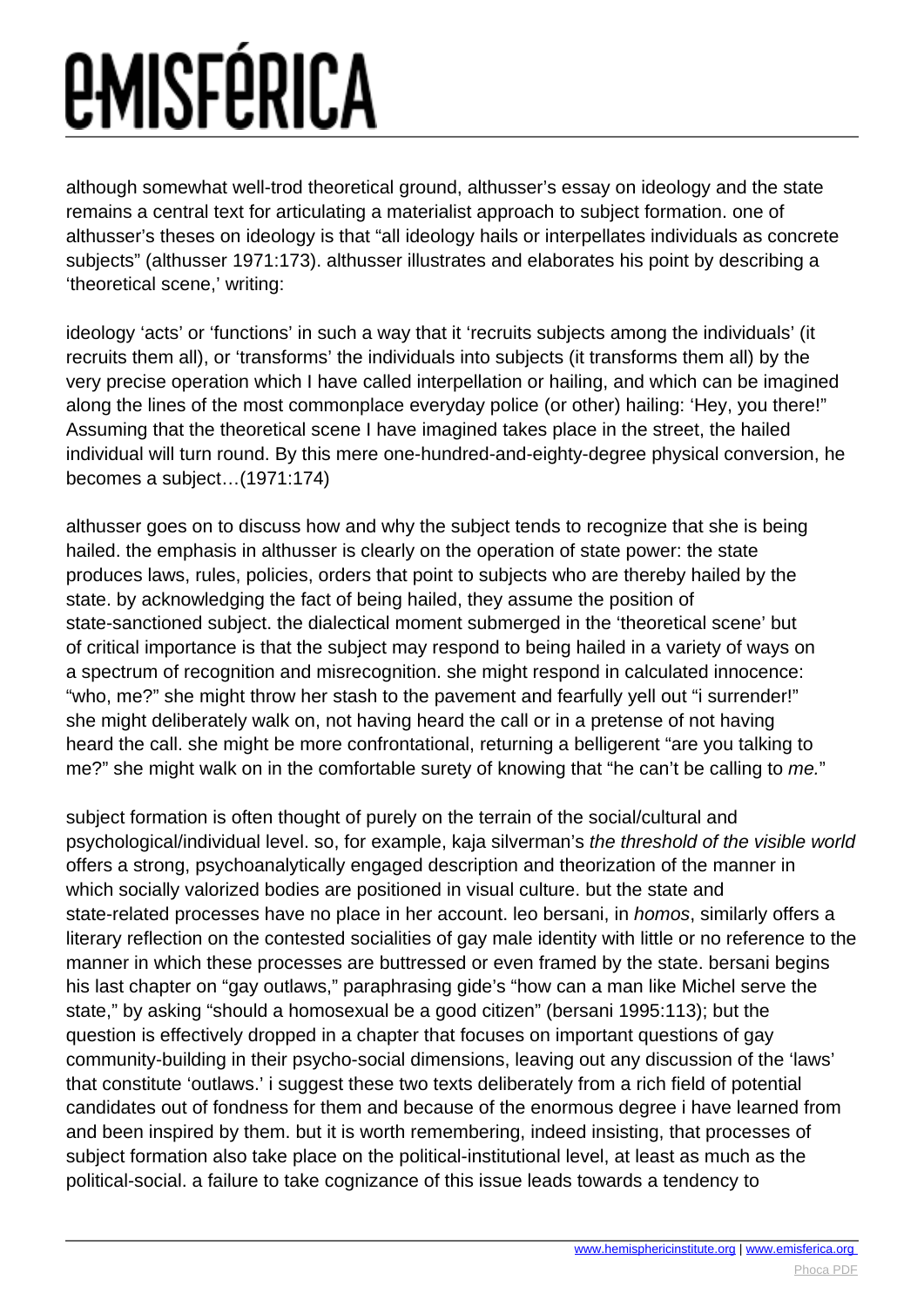<span id="page-3-0"></span>individualist, voluntarist politics, as in silverman's "passionate appeal to those now working in such areas: help us see differently" (1996:227). although changing the manner in which certain bodies are valorized in the visual field of course involves daring work by individual artists, reconfiguring the social field to make such work acceptable, to bring it into the very field of language, requires a relation to structural change that cannot be brought into being without an engagement with the hegemonic institutions. the state is itself engaged in the most intimate spheres of contemporary individual and social existence, from the names carried by bodies to the certifications of our labouring and professional skill sets to the recognition of marriage partnerships to the acknowledgement of deaths. any analysis of identity and cultural political struggles would do well to hold this insight close. the point can be demonstrated by reference to the set of historical events towards which our attention may now be turned.

#### **a funny thing happened on the way to a fully modern settler colony**

in british north america and canada, the term indian $^{[3]}$  $^{[3]}$  $^{[3]}$  came to be deployed by the state from quite early in the establishment of a colonial apparatus for the settler colony. apart from treaty documents and the royal proclamation of 1763, the term started to be used with some frequency from the 1830s, with laws designed to protect indian lands in the region of what would come to be called southern ontario. no definition of the term appeared to have been necessary until 1850, when a very broad definition was established, encompassing anyone who was a member of a band, lived with an indian band, or wanted to be thought of as an indian. this changed in 1858, when a law called 'an act to encourage the gradual civilization of the Indians in this province' was passed by the united canada legislatures for the areas then known as upper and lower canada, now ontario and quebec.

the civilization act defined indians much more narrowly, excluding for example people who lived with indians. it established a process whereby people defined as indians could become canadian citizens. this process became central to the canadian legislation, called 'an act for the gradual enfranchisement of indians,' and adopted after confederation in 1869. basically, to become 'canadians,' people defined as indians had to speak or write english or french, practice agriculture for a period of at least three years, and be 'of good moral character.' the central idea was that people would be defined as indians and would be presented with a clear set of criteria by which they could attain citizenship or the franchise. until they had that citizenship they were excluded from basic citizen rights such as the right to vote and were governed by increasingly draconian provisions of the legislation, consolidated in 1876 as the indian act, which in modified form is still in force.  $[4]$ 

the historian john tobias called the civilization act paradoxical because "the legislation to remove all legal distinctions between indians and euro-canadians actually established them" (1983:42). it is important to understand how what seemed clear in the lawmakers' minds defining a group and providing a mechanism for them to attain full citizenship, or separation in order to assimilate — became in practice something entirely less than clear, something in fact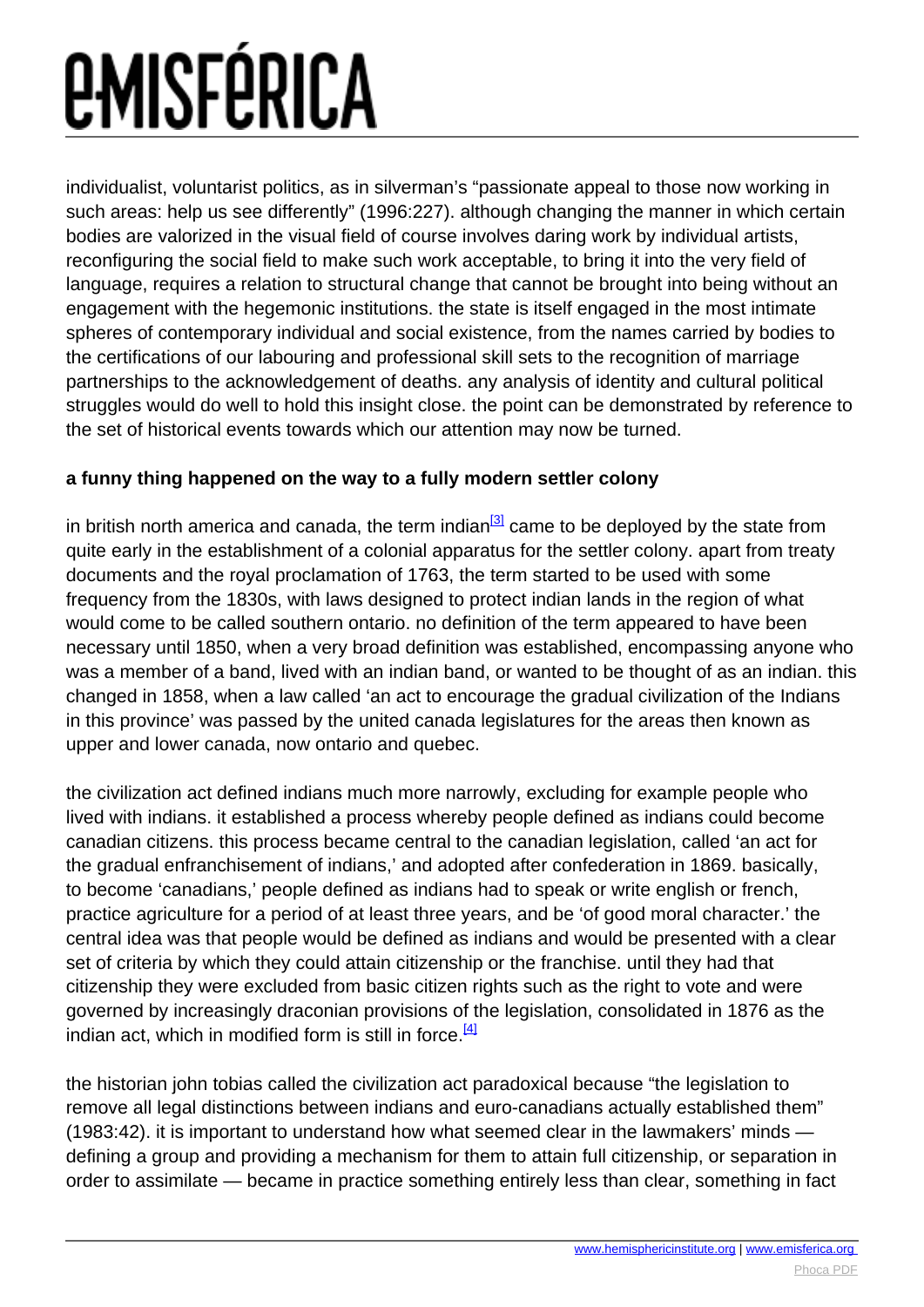<span id="page-4-0"></span>quite deeply paradoxical.

the writers of the civilization and enfranchisement acts operated from a presumption that being a canadian citizen was the highest good and that being an indian was self-evidently undesirable. indians so defined would clearly want to become citizens. in order that they not gain citizenship before they were ready, criteria had to be established and high standards had to be set. many ordinary canadians at the time would not have met these standards, which already presupposed a variety of gender, age and property exclusions: literacy rates were not high, many laboured at non-agricultural work, and the moral character of even elite canadians is a topic upon which it is best not to dwell.

indians, however, did not share these ethnocentric assumptions. the numbers who were enfranchised remained relatively poor. writing about 1918 amendments to the indian act which 'loosened' the criteria for enfranchisement, robin jarvis brownlie notes that "by 1920, 227 persons had become enfranchised under its provisions, 212 of them from the six nations reserve. this was more than twice the total number from confederation to 1918. thereafter, a steady trickle of individuals chose to undergo the procedure" (2003:136).<sup>[\[5\]](#page-4-0)</sup> for the vast majority of indians, to be recognized by the state as indians was itself desirable, a good thing, an affirmation of an identity that was valued or prized. when the government at the time proposed 'enfranchising' f.o. loft, founder of the then-active league of indians, he wrote that "to foreswear his status" as an indian would be a "stigma on his kith and kin" (see kulchyski 1988). even though the indian act came to articulate a whole host of repressive policies, indians determined to bear the weight of those rather than to surrender their legally enshrined recognition. they saw themselves as having a legally recognized 'status' (notably, the term so endemic in colloquial speech in canada – do you have status? is not an uncommon question today – is nowhere actually used in the legislation). what had been constructed as an undesirable legal designation was invested with positive, desirable, connotations by most of the people so designated. the state hailed indians and invited them to become citizens; the indians responded by acknowledging the hail and refusing the offer.

in this, as in other elements of the application of a colonial regime, it is possible to read in the traces of policy and lawmaking the lineaments of resistance. when the indian act banned two indian ceremonies by name, then a few years later amended the legislation to ban them by description, one needs little other evidence to know that the former legislative problem was overcome by practitioners simply using a different name for the same ceremony.<sup>[\[6\]](#page-4-0)</sup> here, too, reading the changes in the enfranchisement provisions against the grain, as it were, traces a message regarding how totalizing power shifted its approach because, clearly, earlier approaches were unsuccessful. while carlo ginzburg methodologically reads the inquisitorial archive as a source of information about popular cultural practice and resistance, here we read law, at the heart of totalizing power, for bearing the traces of a resistance it cannot overcome.

the law, in effect, marched boldly and firmly on a written track of linear, phonetic notation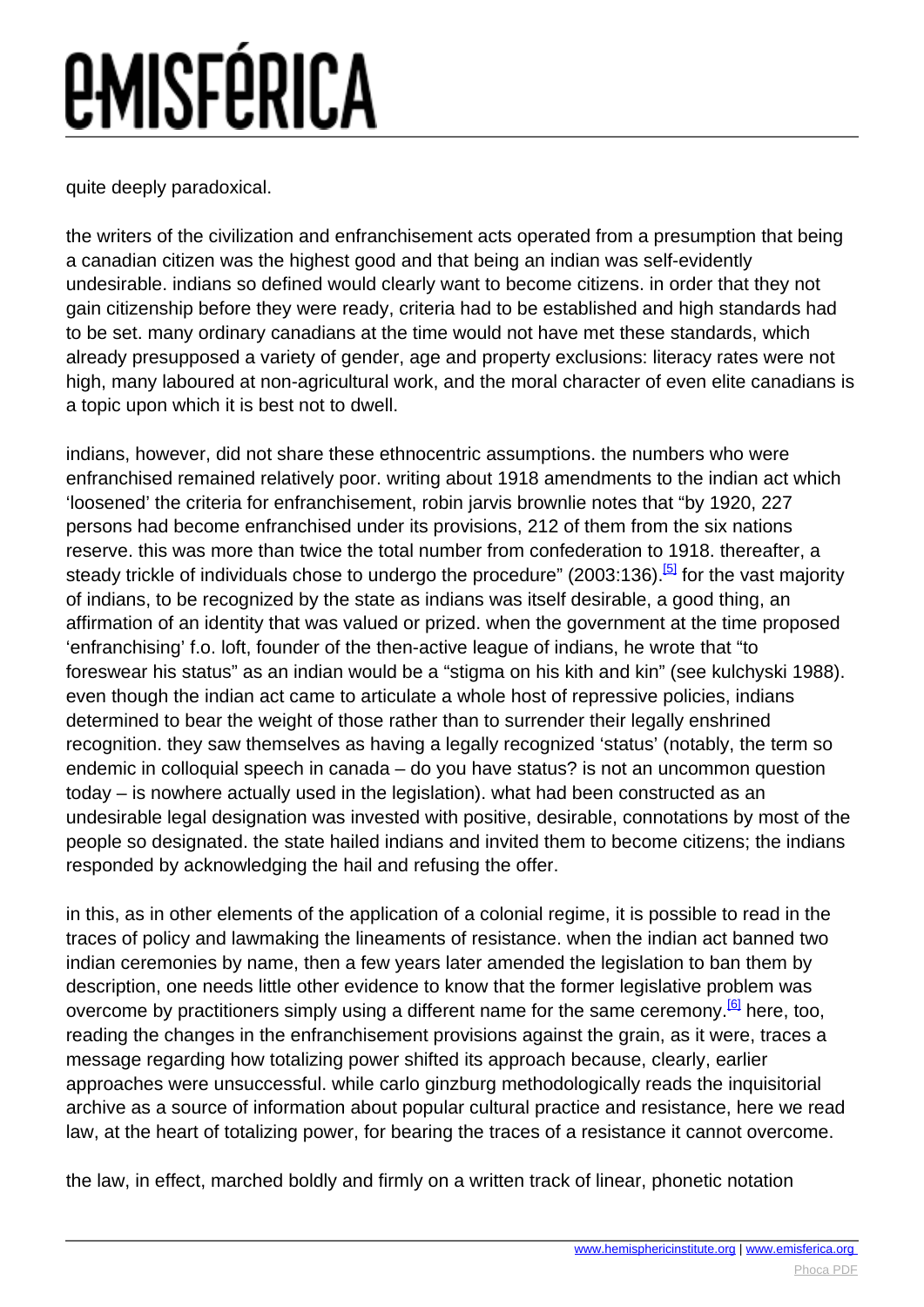moving in one direction, while in another form of inscription the bodies of the people calmly and coolly turned on their heels and went in the other direction, dragging the trail of written words their own (nearly) secret trace — behind them.

#### **gendering indians: some unfunny consequences**

it would be pleasant if the story ended there, with this notation of an unremarked moment of resistance. but it does not. after the 1858 civilization act the settler colonial bureaucracy waited for the masses of indians who would apply for citizenship. no doubt it was determined to scrutinize such applications with care, selecting the very best and encouraging the rest to try harder. but, in fact, very few indians applied to become citizens. after 1867, when canada gained its position as a dominion within the british commonwealth, the federal government revisited legislation pertaining to indians and adopted the same measures as the previous, upper and lower canadas governments, had seen appropriate. it updated the civilization act, keeping most of the provisions intact, in the 1869 enfranchisement act. but there was one particularly significant difference. so-called 'involuntary enfranchisement' was added to the arsenal of state-sanctioned tactics, and it was applied to those it defined as most vulnerable: indian women.

from 1869 onwards, until 1985, actually, indian women in canada who married non indian men were no longer considered indians within the meaning of the indian act. they were removed, sometimes forcibly, from reserves and eventually from any of the benefits that derived from 'status' as indians. these provisions were not applied to indian men who married non indian women, very likely because such marriages were inconceivable within the terms of the social milieu of the time. by 1869 the state was aware that 'indians' did not, by and large, want to become 'canadians' if that meant losing their legal recognition as indians. but it clung to the tool that had been so fully subverted and applied it in an increasingly cynical fashion. involuntary enfranchisement was eventually applied, or was attempted, for indians with education, indians who wanted to own private agricultural property, and indians who enlisted as soldiers. most of the people who were so assaulted resisted in a variety of ways. one modest example: in the province of british columbia, in the interior areas, there were women who deliberately stayed unmarried if their partners were not indians of legal status.

in 1951 the indian act was revised and the most repressive elements of it were dropped, but involuntary enfranchisement for women who had non indian partners remained. in 1959, indians gained the vote and in theory had all the rights of other canadians with additional, aboriginal rights. the phrase 'citizens plus' was used to reflect this legal status, though since the seventies the notion of 'aboriginal rights' as an articulation of the 'plus' has gained common currency. but the sexual discrimination around out marrying remained in force until 1985. indian 'status' became a positive legal benefit after 1959 without concomitant negative consequences, in part because indians used a tool that was meant by totalizing power as a mechanism of absorption into the body politic as a mechanism that legally affirmed their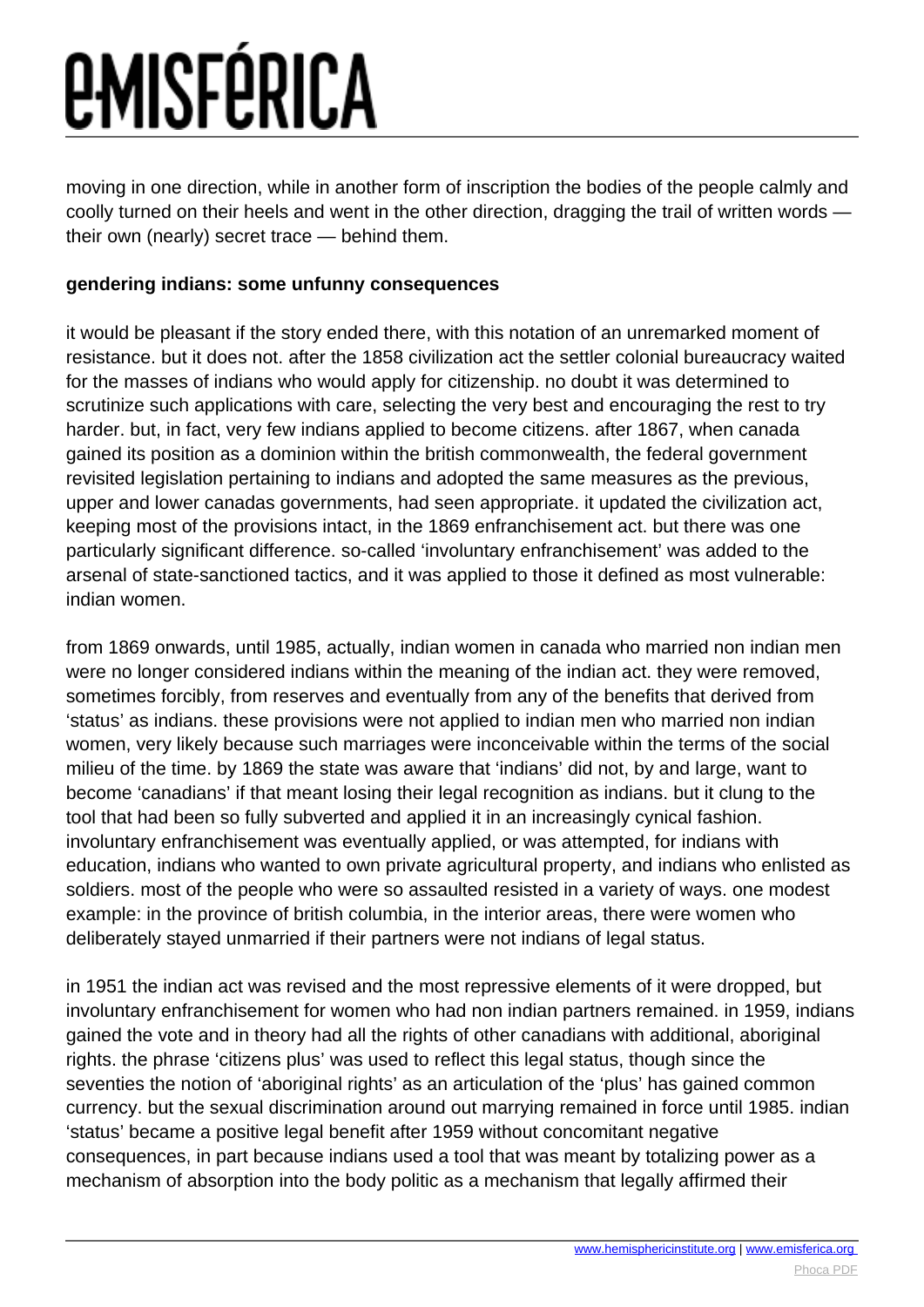distinctiveness and separation from the body politic.

the consequences of this legislation are still being carried by the bodies of everyday indigenous peoples in canada. community divisions developed over whether women who regained status were to be welcomed back or turned away. the status of children of mixed marriages has become legally complex with the indian act now establishing that children of two generations of mixed marriage lose 'status' as indians. an organization, the native women's association of canada, has grown up alongside the mainstream, status based assembly of first nations, in order to specifically fight for the equality rights of indian women, a fight it must carry on against many of the male leadership of indian political organizations. however, there would be none of this, indeed, no ground for struggle, had not the whole idea of indian 'status,' a term nowhere used in the actual relevant laws, been created through a subversion of legislation designed to assimilate indians.

the state does not hail its subjects in a vacuum; in the responses and non-responses of the subjects and non-subjects can be traced the parameters of a frequently unremarked resistance.

#### **orphans of the state**

in an address to the 2009 encuentro of the hemispheric institute for performance and politics, guillermo gomez-peña self-identified as an 'orphan of the state', a phrase upon which it is useful to reflect. the notion of 'homo sacer' identified by giorgio agamben and deployed in a variety of contexts to think about 'non citizens' within a body politic is here not nuanced enough. the rightless body, the non-political, biologically rightless 'man' who can be killed with impunity is certainly at one pole of non-citizenship, but there are nuances within the range of non-citizens. and it is notable that the performative incorporation of state forms of recognition leave open interesting possibilities for subversion.

the notion of orphans seems particularly apposite here, in part because of the layers of cultural nuance it invokes. on the one hand, the status of orphans in traditional indigenous narrative is powerful and ambiguous. this relates in part to the frequency of custom adoption among, at least, the northern hunting peoples around whom my own work circulates. custom adoption refers to the still frequent practice of placing children, often the first child, with grandparents or other relations. biological parentage was rarely if ever hidden, and a complex web of social rights, obligations, connections and disconnections resulted. orphans of the state also calls to mind, in a broader canadian context, the infamous 'sixties scoop' whereby many aboriginal children were taken from loving but seemingly and sometimes actually impoverished families and passed on to non aboriginal families or institutional care. a whole generation of lost children, orphans, have been finding their way back to their cultural and familial and territorial homes, often at great emotional and material expense. this is a political and social problem that still continues: the agencies designated as 'child and family services' are not by and large welcome visitors to reserve homes to this day.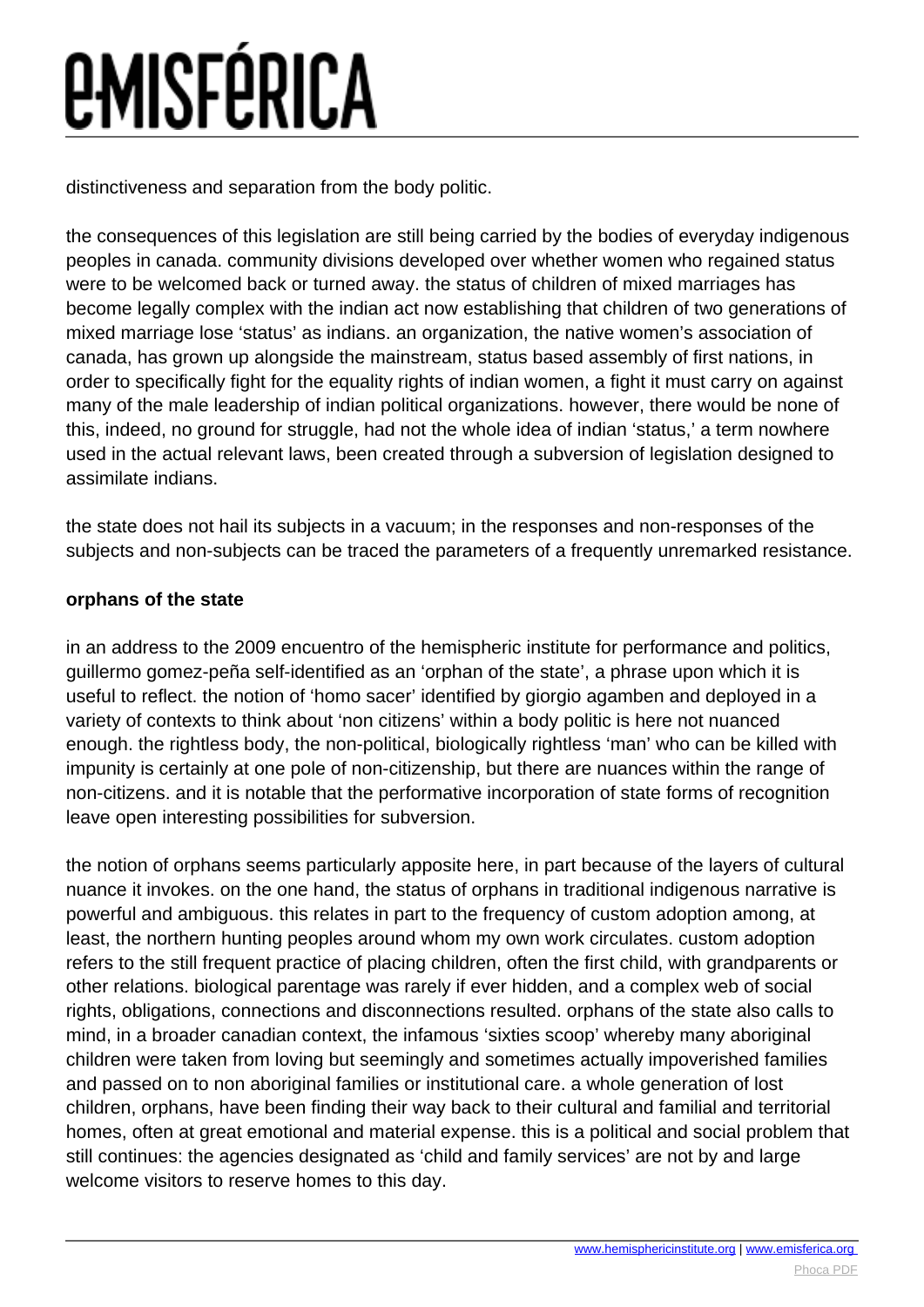### <span id="page-7-0"></span>*EMISFÉRICA*

orphaned from the state by the state, indians decided a long time ago to embrace their state-sanctioned derogation. their embattled subjectivities were formed in a crucible where the settler colony made and applied the rules. the response was not planned. there were no leaders who said: "we must overturn this law and be proud of being indian!" there were no organizations or institutions that coordinated the actions of people, which were not noticed save by those whose job was to count how many indians converted to citizens in order to make improvements to the ruthless application of the totalizing regime. indians can be said to have voted with their feet. by doing so they established a new ground of struggle. indians were orphaned from the state, by the state, in order to, in the full fluorescence of totalizing power, establish paternal-like control over indians as a necessary part of the settler colonial and modernist projects. the orphans, though, with ingenuity, confrontation, persistence, subversion, have constructed an emancipatory agency in the marrow of this regime

perhaps bhabha has it right when he writes of a certain kind of hybridity that it "is the revaluation of the assumption of colonial identity through the repetition of discriminatory identity effects. It displays the necessary deformation and displacement of all sites of discrimination and domination. It unsettles the mimetic or narcissistic demands of colonial power but reimplicates its identifications in strategies of subversion that turn the gaze of the discriminated back upon the eye of power" (1994:112).

**Peter Kulchyski creció en el norte de Manitoba, Canadá, y es uno de los pocos no-indígenas que estudió en los internados para indígenas creados por Estado canadiense. Tiene un doctorado de York University y es Profesor de Estudios Indígenas de la Universidad de Manitoba.**

notes

 $\left[1\right]$  the declaration was originally passed by 143 countries, excluding the u.s.a., canada, new zealand and australia. after a change in government australia signed on. i am particularly mindful that the passing of indigenous related constitutions and legislation owes as much to dynamics 'on the ground' as to the u.n. declaration.

 $^{[2]}$  $^{[2]}$  $^{[2]}$  i have written previously of this event, in "primitive subversions: totalization and resistance in native canadian politics" though in what follows i extend the arguments made there. i have also told the story for a popular audience in the red indians.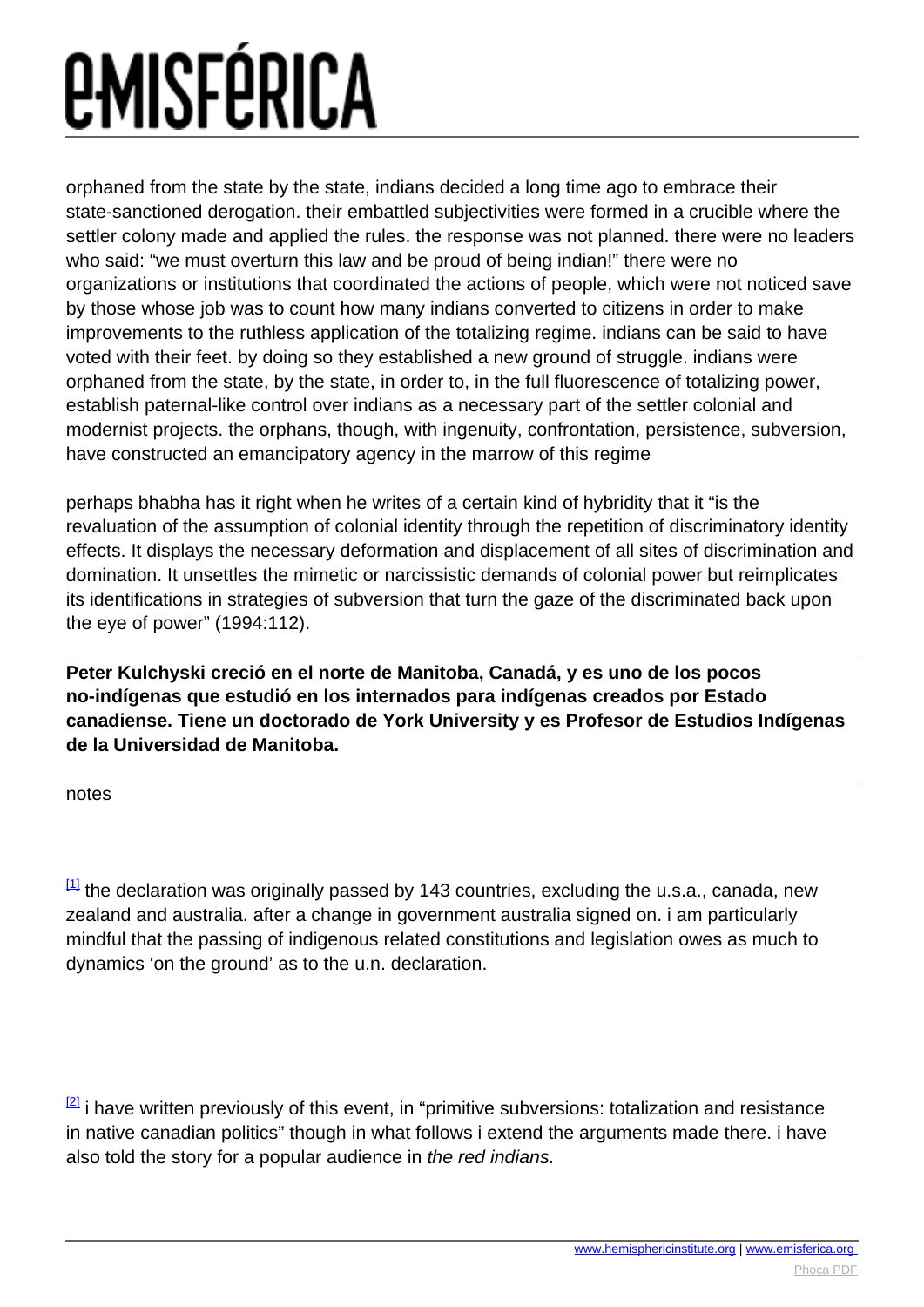<span id="page-8-0"></span> $\frac{3}{3}$  the term 'indian' is generally thought of as politically inappropriate as a descriptor of the many different first nations of canada, though there are those who also reject the designation 'first nations'. in canada, the terms aboriginal, indigenous and native are used to describe inuit, metis, and first nations people, and i deploy those terms interchangeably in this essay. indian is used here because it is the term of legal art that was used by the legislation i am examining and because at the time of these struggles it was the term first nations citizens themselves identified with and struggled to maintain and assert.

 $\frac{[4]}{[4]}$  $\frac{[4]}{[4]}$  $\frac{[4]}{[4]}$  this story has been told in broad outline by a number of historians as well as tobias; recently by sebastien grammond in *identity captured by law* in a chapter called "membership criteria in the indian act, 1850-1985." on the specific question of "sex discrimination in the indian act," see the article of that name by kathleen jamieson in arduous journey.

<sup>[\[5\]](#page-8-0)</sup>the historians all agree that the numbers of those who enfranchised were poor, though they cite different periods. see also shewell – "the failure of assimilation policy by the late 1950s was most evident in the enfranchisement statistics" (273) – miller (190), or milloy, who notes that "the department's analysis of the failure of enfranchisement came quickly" (150).

 $\frac{[6]}{[6]}$  $\frac{[6]}{[6]}$  $\frac{[6]}{[6]}$  for more on the ban on the potlatch and sundance see kulchyski, 2007; miller; dickason; tobias.

#### **Works Cited**

Agamben, Giorgio. 1998. Homo Sacer. Trans. Daniel Heller-Roazen. Stanford: Stanford University Press.

Althusser, Louis. 1971. Lenin and Philosophy and Other Essays. Trans. Ben Brewster. New York: Monthly Review Press.

Bersani, Leo. 1995. Homos. Cambridge: Harvard University Press.

Bhabha, Homi. 1994. The Location of Culture. New York: Routledge.

Brownlie, Robin Jarvis, 2003. A Fatherly Eve. Toronto: Oxford University Press.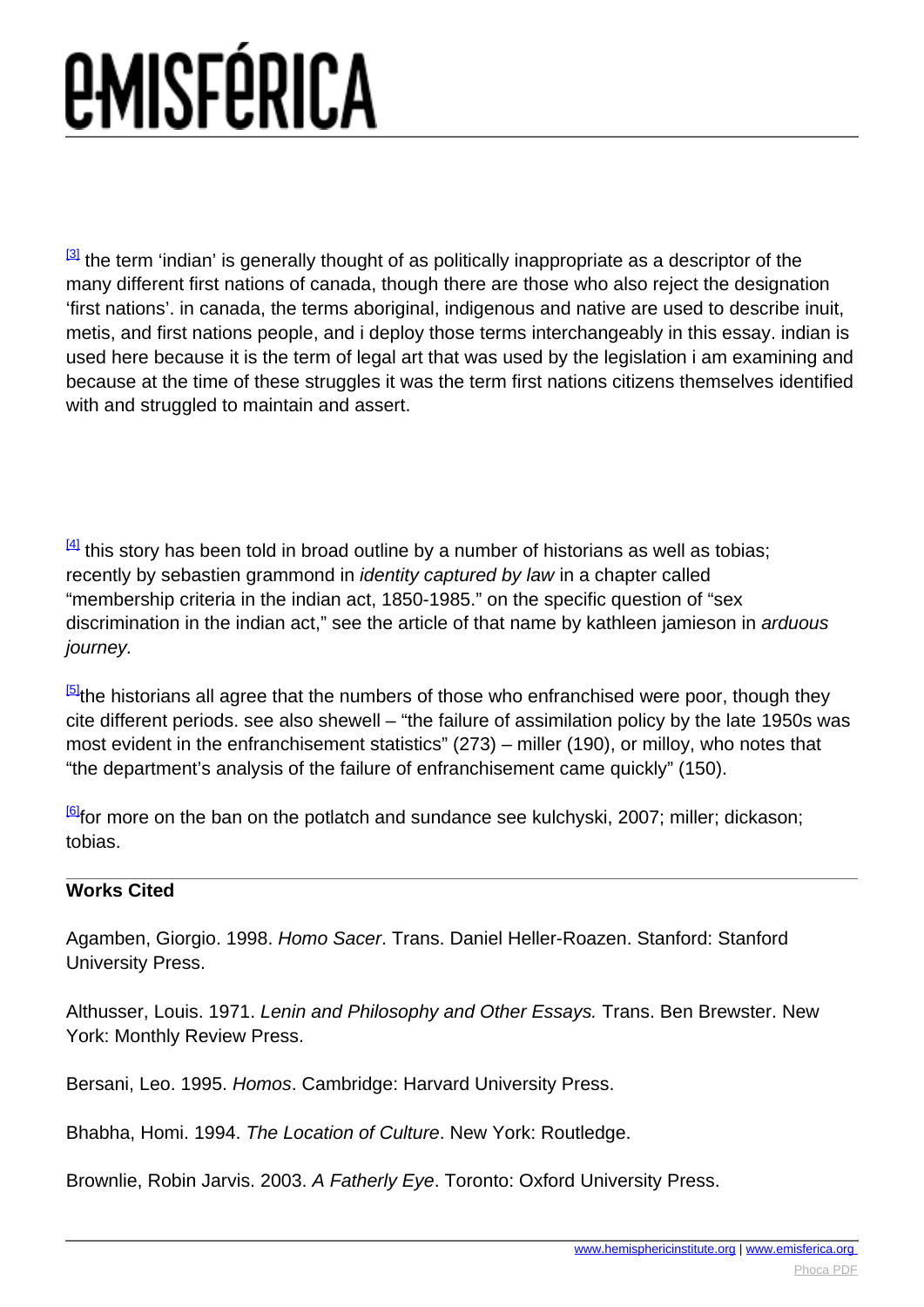Dickason, Olive Patricia. 2002. Canada's First Peoples. Toronto: Oxford University Press.

Ginzburg, Carlo. 1990. Clues, Myths and the Historical Method. Johns Hopkins University Press.

Grammond, Sebastien. 2009. Identity Captured by Law. Montreal: McGill-Queen's University Press.

Jameson, Fredric. 1981. The Political Unconscious. Ithaca: Cornell University Press.

Jamieson, Kathleen. 1986. "Sex Discrimination in the Indian Act," in Arduous Journey. Ed J Rick Ponting. Toronto: Mclelland and Stewart.

Kulchyski, Peter. 1988. "'A Considerable Unrest': F.O. Loft and the League of Indians" in Native Studies Review 4(1&2).

-------- . 1992. "Primitive Subversions" in Cultural Critique, Vol. 21.

-------- . 2007. The Red Indians. Winnipeg: Arbeiter Ring Publishers.

Miller, J.R. Skyscrapers Hide the Heavens. 1989. Toronto: University of Toronto Press.

Milloy, John. 1991. "The Early Indian Acts" in Sweet Promises. Ed by J. R. Miller. Toronto: University of Toronto Press.

Shewell, Hugh. 2004. Enough to Keep Them Alive. Toronto: University Toronto Press.

Silverman, Kaja. 1996. The Threshold of the Visible World. New York: Routledge.

Tobias, John. 1983. "Protection, Civilization, Assimilation" in As Long as the Sun Shines and the Water Flows. Eds. Ian A.L. Getty and Antoine Lussier. Vancouver: University of British Columbia Press.